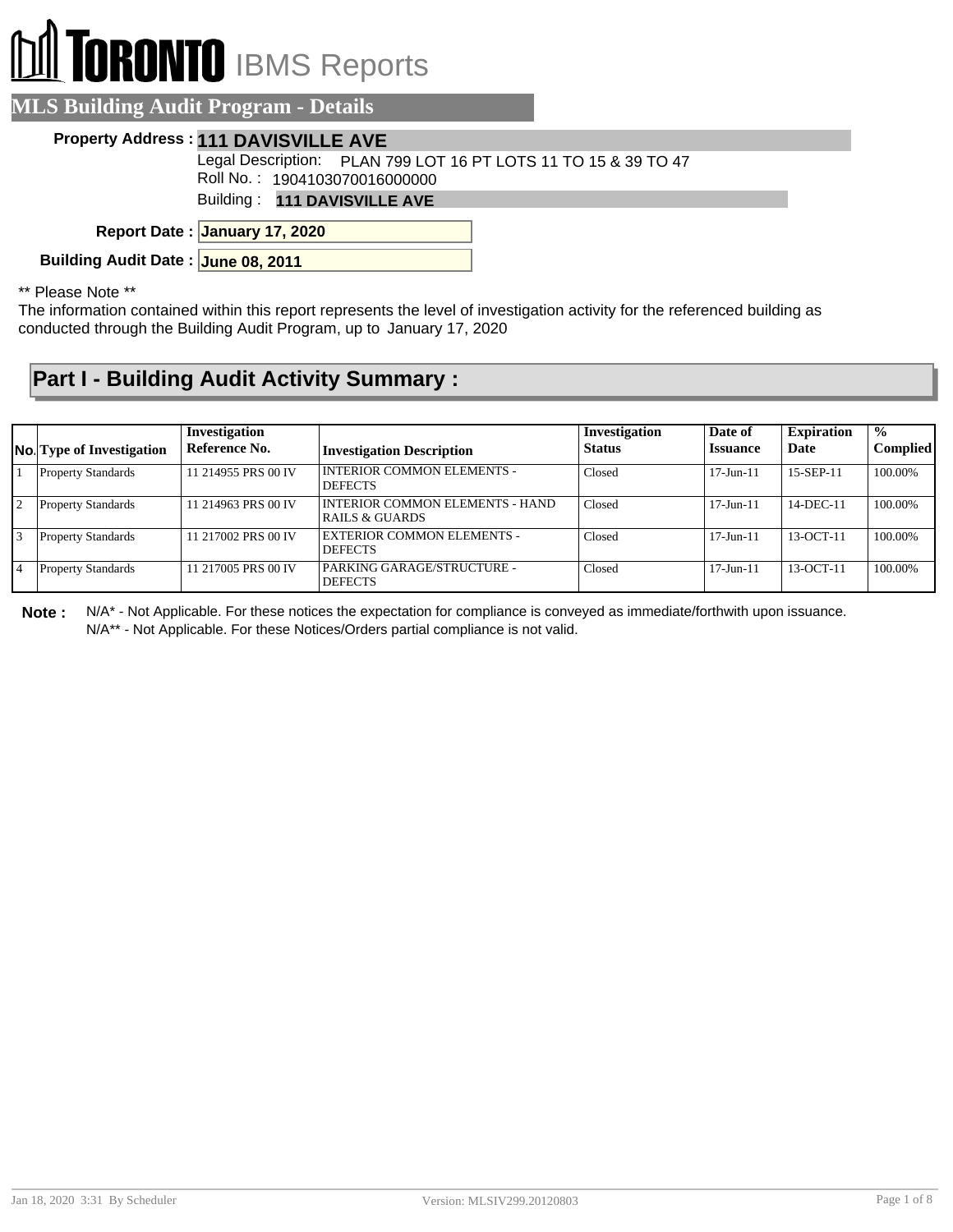## **Part II - Building Audit Details for Property Standards Orders :**

| Tvpe of<br><b>INo.</b> Investigation | <b>Investigation</b><br>Reference No. | <b>Investigation Description</b>                                       | Investigation Date of<br><b>Status</b> | <b>Ilssuance</b> | <b>Expiration</b><br><b>Date</b> | <b>Next Scheduled</b><br><b>Inspection Date</b> |
|--------------------------------------|---------------------------------------|------------------------------------------------------------------------|----------------------------------------|------------------|----------------------------------|-------------------------------------------------|
| <b>Property Standards</b>            |                                       | 111 214963 PRS 00 IV INTERIOR COMMON ELEMENTS -<br>HAND RAILS & GUARDS | Closed                                 | 17-Jun-11        | 14-DEC-11                        | 22-May-12                                       |

**No. of defects contained within the Order :**

**No. of defects that remain outstanding :**

|                | <b>Deficiency Details</b>                                                                                                                                                                                               |                            |               |  |  |  |  |  |
|----------------|-------------------------------------------------------------------------------------------------------------------------------------------------------------------------------------------------------------------------|----------------------------|---------------|--|--|--|--|--|
| No.            | <b>Violation/Defect</b>                                                                                                                                                                                                 | <b>Location</b>            | <b>Status</b> |  |  |  |  |  |
|                | Required guard does not prevent the passage of a spherical object having a diameter more than<br>100 millimetres                                                                                                        | <b>Throughout Building</b> | Closed        |  |  |  |  |  |
| 2              | The location and size of openings present a hazard as they are designed with members or<br>attachments between 140 millimetres and 900 millimetres above the level protected by the quard<br>which facilitate climbing. | <b>Throughout Building</b> | Closed        |  |  |  |  |  |
| 3              | Required handrails on stairs or ramps are less than 865mm or more than 965mm high                                                                                                                                       | <b>Throughout Building</b> | Closed        |  |  |  |  |  |
| $\overline{4}$ | Guard with a minimum height of 1,070 millimetres has not been provided at a raised floor where<br>the difference in level is more than 600 millimetres.                                                                 | <b>Throughout Building</b> | Closed        |  |  |  |  |  |

**0**

**4**

| Tvpe of<br>No. Investigation | $\vert$ Investigation<br><b>Reference No.</b> | <b>Investigation Description</b>                                 | Investigation Date of<br><b>Status</b> | <b>∣Issuance</b> | <b>Expiration</b><br>∣Date | <b>Next Scheduled</b><br><b>Inspection Date</b> |
|------------------------------|-----------------------------------------------|------------------------------------------------------------------|----------------------------------------|------------------|----------------------------|-------------------------------------------------|
| Property Standards           |                                               | 11 217005 PRS 00 IV PARKING GARAGE/STRUCTURE -<br><b>DEFECTS</b> | Closed                                 | 17-Jun-11        | 13-OCT-11                  | 15-Mav-12                                       |

**No. of defects contained within the Order :**

**No. of defects that remain outstanding :**



|                   | <b>Deficiency Details</b>                                                                                                                                                               |                          |                  |  |  |  |  |  |
|-------------------|-----------------------------------------------------------------------------------------------------------------------------------------------------------------------------------------|--------------------------|------------------|--|--|--|--|--|
| No.               | <b>Violation/Defect</b>                                                                                                                                                                 | Location                 | <b>Status</b>    |  |  |  |  |  |
|                   | The ceilings in the parking or storage garage are not maintained free of holes, breaks or cracks,<br>namely deteriorated concrete at bulk head.                                         | 2nd Parking Level        | Closed           |  |  |  |  |  |
| 2                 | The ceilings in the parking or storage garage are not maintained free of holes, breaks or cracks,<br>and are not impervious to water.                                                   | Underground Parking Area | Substantially Co |  |  |  |  |  |
| 3                 | The ceilings in the parking or storage garage are not maintained free of holes, breaks or cracks,<br>to include exposed reinforcing steel.                                              | Underground Parking Area | Closed           |  |  |  |  |  |
| 4                 | The ceilings in the parking or storage garage are not maintained free of holes, breaks or cracks,<br>namely deteriorated and/or damaged concrete, to include exposed reinforcing steel. | Underground Parking Area | Substantially Co |  |  |  |  |  |
| 5                 | The ceilings in the parking or storage garage are not maintained free of holes, breaks or cracks.                                                                                       | Underground Parking Area | Closed           |  |  |  |  |  |
| 6                 | The ceilings in the parking or storage garage are not maintained free of holes, breaks or cracks,<br>and are not imperviopus to water.                                                  | Underground Parking Area | Closed           |  |  |  |  |  |
| 7                 | The ceilings in the parking or storage garage are not maintained free of holes, breaks or cracks.                                                                                       | Underground Parking Area | Substantially Co |  |  |  |  |  |
| 8                 | Lighting in a garage is provided at less than 50 lux.                                                                                                                                   | Underground Parking Area | Closed           |  |  |  |  |  |
| 9                 | The columns in the parking or storage garage are not maintained free of holes, breaks or cracks.                                                                                        | Underground Parking Area | Closed           |  |  |  |  |  |
| 10 <sup>°</sup>   | The parking or storage garage columns painted surface is not maintained in a state of good<br>repair.                                                                                   | Underground Parking Area | Closed           |  |  |  |  |  |
| 11                | The parking or storage garage columns from floor level to a height of sixty (60) centimeters are<br>not painted black, namely unacceptable grey coloured portion.                       | Underground Parking Area | Closed           |  |  |  |  |  |
| $12 \overline{ }$ | The parking or storage garage pedestrian exit door does not have a reliable self-closing<br>mechanism.                                                                                  | Underground Parking Area | Closed           |  |  |  |  |  |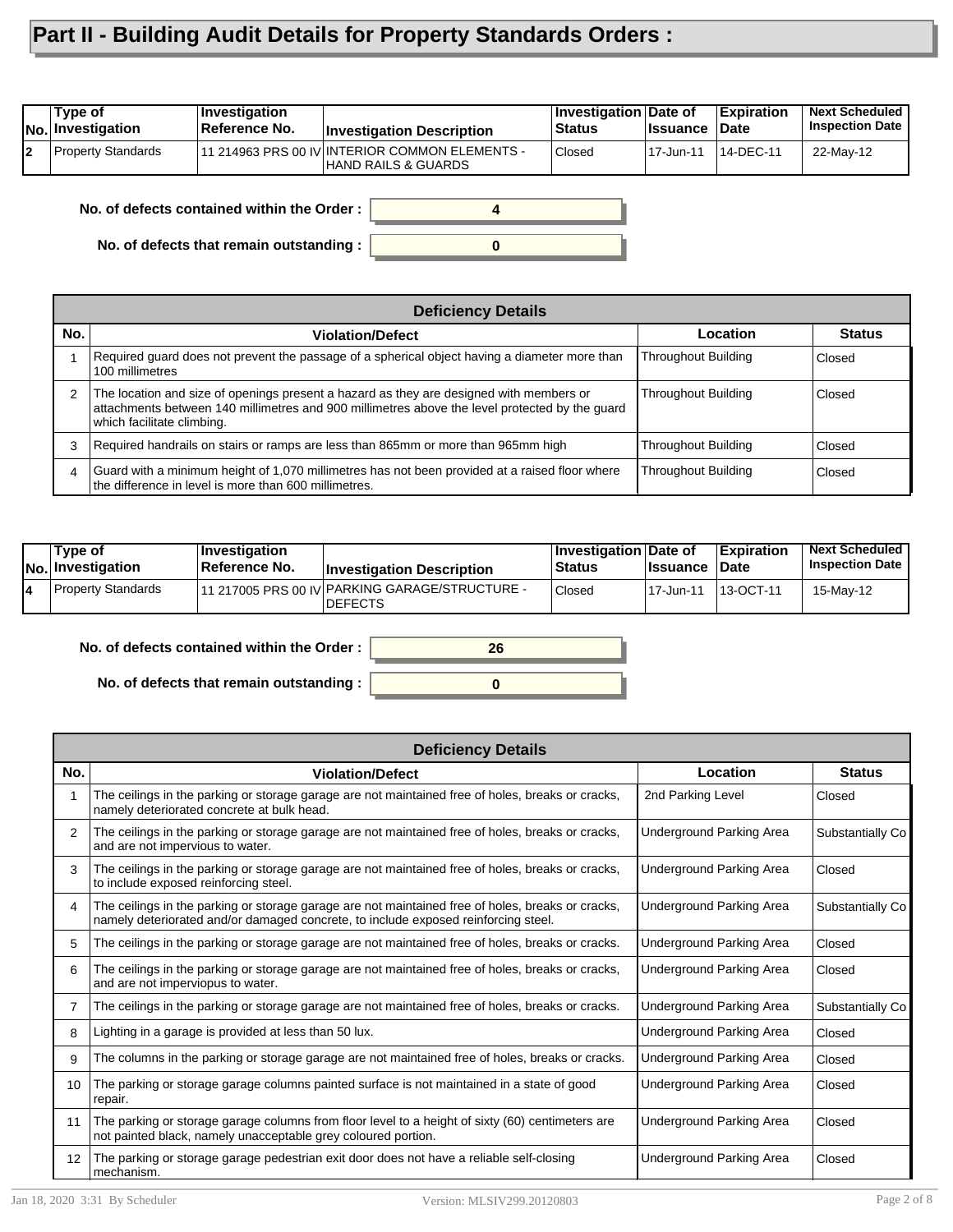| 13 | The electrical fixtures are not maintained in a safe and complete condition, namely unsecured<br>cover at box.                                                                                                                                                                                                                     | <b>Underground Parking Area</b>  | Closed           |
|----|------------------------------------------------------------------------------------------------------------------------------------------------------------------------------------------------------------------------------------------------------------------------------------------------------------------------------------|----------------------------------|------------------|
| 14 | The electrical connections are not maintained in a safe and complete condition, namely missing<br>cover at conduit.                                                                                                                                                                                                                | <b>Underground Parking Area</b>  | Closed           |
| 15 | The electrical connections are not maintained in a safe and complete condition, namely loose<br>hanging wire at fan unit.                                                                                                                                                                                                          | <b>Underground Parking Area</b>  | Closed           |
| 16 | The electrical connections are not maintained in a safe and complete condition, namely conduit,<br>and open box.                                                                                                                                                                                                                   | <b>Underground Parking Area</b>  | Closed           |
| 17 | The electrical connections are not maintained in a safe and complete condition, namely exposed<br>wires.                                                                                                                                                                                                                           | Underground Parking Area         | Closed           |
| 18 | The floors in the parking or storage garage are not maintained free of holes, breaks or cracks,<br>namely depression at slab.                                                                                                                                                                                                      | <b>Underground Parking Area</b>  | Closed           |
| 19 | The floor drain is not maintained in good repair, namely damaged drain cover.                                                                                                                                                                                                                                                      | <b>Underground Parking Area</b>  | Closed           |
| 20 | The floor drain is not maintained in good repair, namely unsecured and rusted drainage grate.                                                                                                                                                                                                                                      | Underground Parking Area         | Closed           |
| 21 | The walls in the parking or storage garage are not maintained free of holes, breaks or cracks, and<br>are not impervious to water.                                                                                                                                                                                                 | <b>Underground Parking Area</b>  | Closed           |
| 22 | The walls in the parking or storage garage are not maintained free of holes, breaks or cracks, and<br>are not impervious to water.                                                                                                                                                                                                 | <b>Underground Parking Area</b>  | Closed           |
| 23 | The walls and ceilings in the parking or storage garage are not maintained free of holes, breaks or<br>cracks.                                                                                                                                                                                                                     | <b>Underground Parking Area</b>  | Closed           |
| 24 | The parking or storage garage walls painted surface is not maintained in a state of good repair,<br>namely black portion.                                                                                                                                                                                                          | <b>Underground Parking Area</b>  | Substantially Co |
| 25 | Required or provided safety equipment relative to exits and means of egress are not maintained<br>in good working order. Namely: (door closures, coordinating devices, smoke seals, pressurized<br>vestibules, latching devices, hinges, moulding and similar devices), namely defective self closing<br>mechanisms at exit doors. | <b>Underground Parking Area</b>  | Closed           |
| 26 | The electrical connections are not maintained in a safe and complete condition, namely loose and<br>unsecured wires.                                                                                                                                                                                                               | <b>Underground Parking Level</b> | Closed           |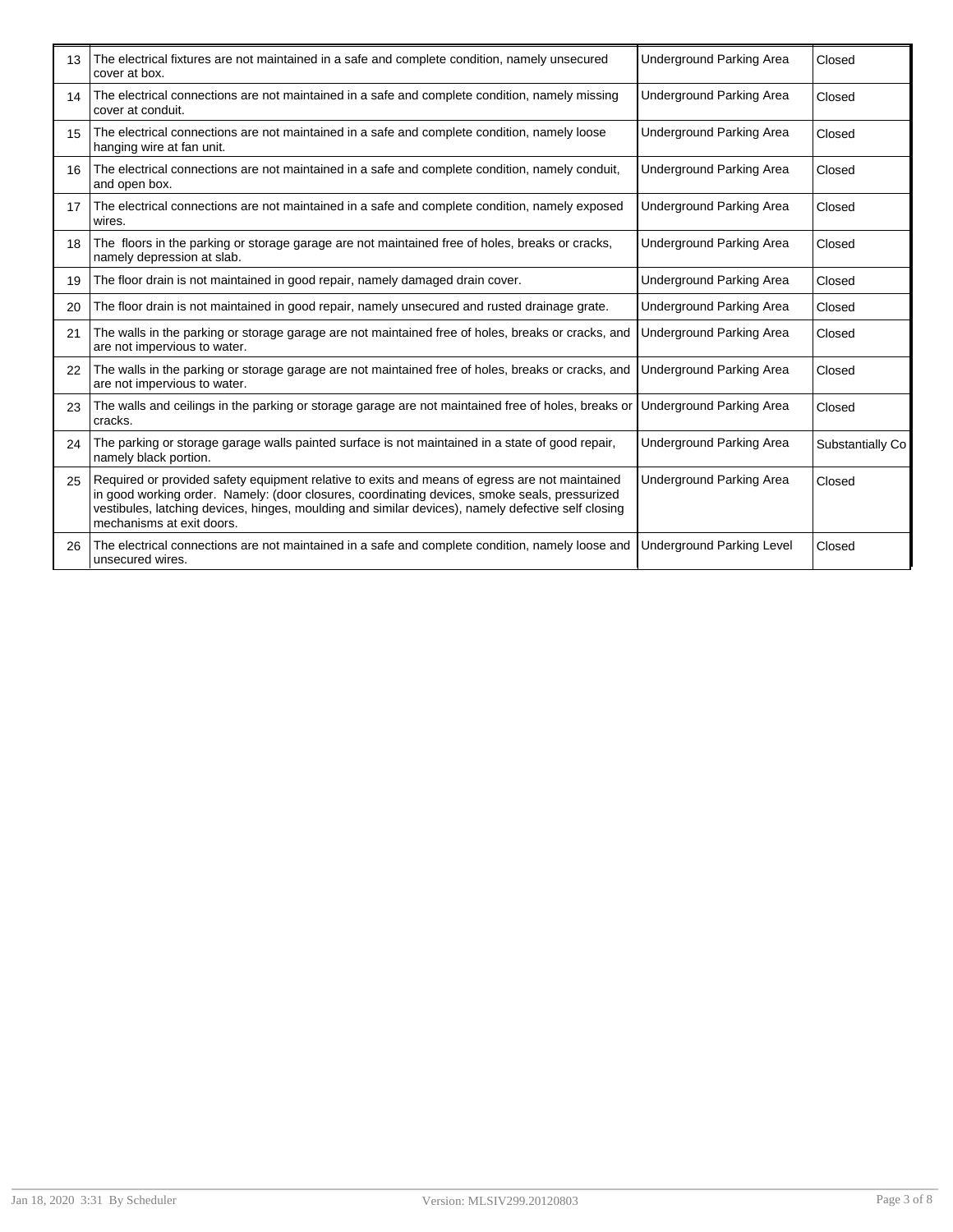| Tvpe of<br>$ No $ Investigation | $\blacksquare$ Investigation<br>Reference No. | <b>Investigation Description</b>                                 | <b>∐nvestigation Date of</b><br>Status | <b>Issuance Date</b> | <b>Expiration</b> | <b>Next Scheduled</b><br><b>Inspection Date</b> |
|---------------------------------|-----------------------------------------------|------------------------------------------------------------------|----------------------------------------|----------------------|-------------------|-------------------------------------------------|
| Property Standards              |                                               | 11 217002 PRS 00 IV EXTERIOR COMMON ELEMENTS -<br><b>DEFECTS</b> | Closed                                 | 117-Jun-11           | 13-OCT-11         | $5$ -Jul-12                                     |

| No. of defects contained within the Order: |  |
|--------------------------------------------|--|
| No. of defects that remain outstanding :   |  |

|                   | <b>Deficiency Details</b>                                                                                                                                                                                                                                                         |                             |                  |  |  |  |  |  |
|-------------------|-----------------------------------------------------------------------------------------------------------------------------------------------------------------------------------------------------------------------------------------------------------------------------------|-----------------------------|------------------|--|--|--|--|--|
| No.               | <b>Violation/Defect</b>                                                                                                                                                                                                                                                           | Location                    | <b>Status</b>    |  |  |  |  |  |
|                   | The ventilation system or unit is not kept in good repair and maintained in good working condition<br>at all times, namely unsecured ventilation grate supports.                                                                                                                  | Exterior                    | Closed           |  |  |  |  |  |
| 2                 | The electrical fixtures are not maintained in good working order, namely damaged and unsecured<br>light fixture.                                                                                                                                                                  | Exterior                    | Closed           |  |  |  |  |  |
| 3                 | The ventilation system or unit is not kept in good repair and maintained in good working condition<br>at all times, namely damaged vent grate, to include unacceptable opening/gap.                                                                                               | Exterior                    | Closed           |  |  |  |  |  |
| 4                 | The light standard(s) supporting artificial light is not kept in good repair and in good working order,<br>namely broken light fixture.                                                                                                                                           | Exterior                    | Closed           |  |  |  |  |  |
| 5                 | Required handrails on stairs or ramps are less than 865mm or more than 965mm high                                                                                                                                                                                                 | Exterior                    | Closed           |  |  |  |  |  |
| 6                 | Required guard does not prevent the passage of a sphere having a diameter more than 100<br>millimetres, to include at handrail quard bottom.                                                                                                                                      | Exterior                    | Closed           |  |  |  |  |  |
| $\overline{7}$    | Required guard does not prevent the passage of a sphere having a diameter more than 100<br>millimetres.                                                                                                                                                                           | Exterior                    | Closed           |  |  |  |  |  |
| 8                 | Height of the guard for exit ramps and landings is less than 1,070 millimetres measured vertically<br>to the top of the guard from<br>the ramp surface where the difference in elevation between the adjacent<br>ground or floor level and the ramp is more than 600 millimetres. | Exterior                    | Closed           |  |  |  |  |  |
| 9                 | The location and size of openings present a hazard as they are designed with members or<br>attachments between 140 millimetres and 900 millimetres above the level protected by the guard<br>which facilitate climbing.                                                           | Exterior                    | Closed           |  |  |  |  |  |
| 10                | Walk(s), ramp(s) and/or similar areas does not afford safe passage, namely uneven interlock.                                                                                                                                                                                      | Exterior                    | Closed           |  |  |  |  |  |
| 11                | Exterior garbage containment area not screened, namely missing gates.                                                                                                                                                                                                             | Exterior                    | Closed           |  |  |  |  |  |
| $12 \overline{ }$ | The fence, screen and/or other enclosure around or on the property is not being maintained in<br>good repair, namely bent top rail at chain link fence.                                                                                                                           | Exterior                    | Closed           |  |  |  |  |  |
| 13                | The fence, screen and/or other enclosure around or on the property is not being maintained in<br>good repair, namely rusted chainklink fence.                                                                                                                                     | Exterior                    | Closed           |  |  |  |  |  |
| 14                | The exterior walls, soffits and their components, are not being maintained in good repair,<br>weathertight condition, and impervious to water.                                                                                                                                    | Exterior                    | Substantially Co |  |  |  |  |  |
| 15                | Exterior steps, not maintained, namely deteriorated and pitted concrete at stair treads.                                                                                                                                                                                          | Exterior                    | Closed           |  |  |  |  |  |
| 16                | The exterior surface of the building shall be maintained free of graffiti and/or painted slogans.                                                                                                                                                                                 | Exterior                    | Closed           |  |  |  |  |  |
| 17                | The protective/decorative finish on the exterior surfaces is not being maintained in good repair,<br>namely deteriorated finish at walls, soffits and doors.                                                                                                                      | Exterior                    | Substantially Co |  |  |  |  |  |
| 18                | The ventilation system or unit is not kept in good repair and maintained in good working condition<br>at all times, namely deteriorated and/or damaged concrete at exterior vent unit structures.                                                                                 | Exterior                    | Substantially Co |  |  |  |  |  |
| 19                | The electrical connections are not maintained in a safe and complete condition, namely loose and<br>unsecured wires.                                                                                                                                                              | <b>Exterior Of Building</b> | Substantially Co |  |  |  |  |  |
| 20                | The ventilation system or unit is not kept in good repair and maintained in good working condition<br>at all times, namely unacceptable ventilation grate plywood covers.                                                                                                         | <b>Exterior Of Building</b> | Closed           |  |  |  |  |  |
| 21                | Exterior window or skylight not maintained in good repair, namely unacceptable bracket at window<br>frame bottom.                                                                                                                                                                 | <b>Exterior Of Building</b> | Closed           |  |  |  |  |  |
| 22                | The exterior surface of the building shall be maintained free of graffiti and/or painted slogans.                                                                                                                                                                                 | <b>Exterior Of Building</b> | Closed           |  |  |  |  |  |
| 23                | The electrical connections are not maintained in a safe and complete condition, namely damaged<br>conduit.                                                                                                                                                                        | <b>Exterior Of Building</b> | Closed           |  |  |  |  |  |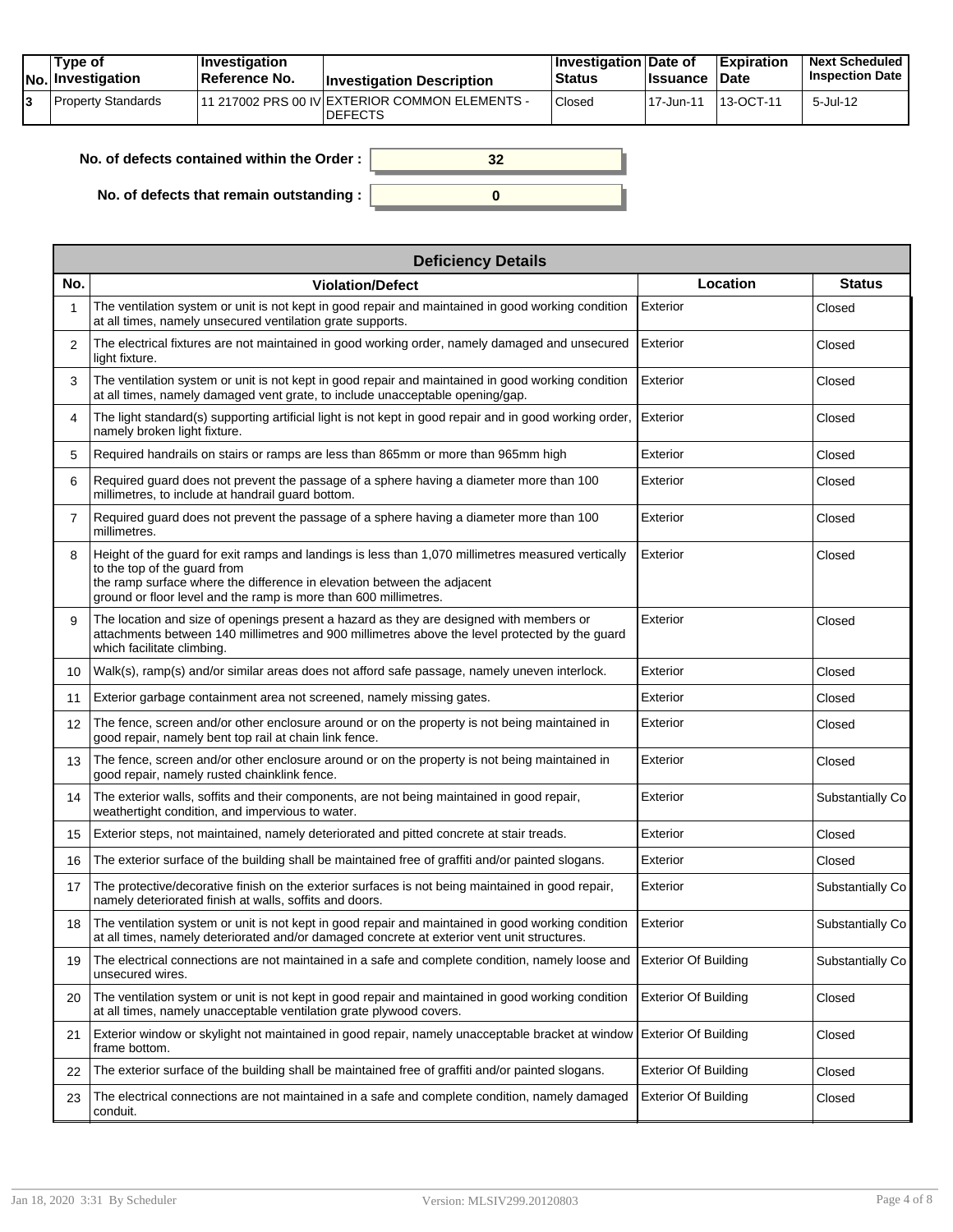| 24 | A window(s) which is capable of being opened, and is located in excess of two (2) metres from the Throughout Building<br>finished grade, is not equipped with safety devices which would prevent any opening greater than<br>one hundred (100) millimeters. A report is required to be submitted to the Officer for evaluation<br>and approval by a professional or other certified person confirming that acceptable safety devices<br>have been installed on all subject windows in an acceptable manner, and that the subject<br>windows are not capable of being opened in excess of one hundred (100) millimeters.                                                                                                                                             |                            | Closed           |
|----|---------------------------------------------------------------------------------------------------------------------------------------------------------------------------------------------------------------------------------------------------------------------------------------------------------------------------------------------------------------------------------------------------------------------------------------------------------------------------------------------------------------------------------------------------------------------------------------------------------------------------------------------------------------------------------------------------------------------------------------------------------------------|----------------------------|------------------|
| 25 | Immediate action has not been taken to eliminate an unsafe condition. Where window air-<br>conditioner's installation prevents a safety device from being installed a report is required to be<br>submitted to the Officer for evaluation and approval by a professional or other certified person<br>confirming that acceptable to ensure that the installation of the air-conditioner is done safe and<br>securely; that there are no openings greater than one hundred (100) millimetres adjacent to the<br>air conditioning unit and that the electrical supply and distribution in the suite is capable of safely<br>operating the air conditioning unit. Also it must address any remedial action that must be taken in<br>order to maintain its safe manner. | <b>Throughout Building</b> | Closed           |
| 26 | Dwelling unit window that is capable of being opened has no screen.                                                                                                                                                                                                                                                                                                                                                                                                                                                                                                                                                                                                                                                                                                 | <b>Throughout Building</b> | Closed           |
| 27 | The fence, screen and/or other enclosure around or on the property is not being maintained in<br>good repair, namely damaged wood at garbage enclosure.                                                                                                                                                                                                                                                                                                                                                                                                                                                                                                                                                                                                             |                            | Closed           |
| 28 | Immediate action has not been taken to eliminate an unsafe conditionNamely; the structural<br>integrity of the attachment of all satellite dishes affixed to the building, or the building components.<br>A report is required to be submitted to the Officer for evaluation and approval by a professional or<br>other certified person confirming that Satellite Dishes have been installed safely in an acceptable<br>manner, the report must address any remedial action that must be taken in order to maintain the<br>structural integrity of the attachment and that attachment of all satellite dishes affixed to the<br>building are done in a safe and secure manner.                                                                                     |                            | Closed           |
| 29 | The ventilation system or unit is not kept in good repair and maintained in good working condition<br>at all times, namely unsecured vent grate supports.                                                                                                                                                                                                                                                                                                                                                                                                                                                                                                                                                                                                           |                            | Closed           |
| 30 | The plumbing fixture(s) and/or appliance is not maintained in good repair, namely deteriorated<br>and/or damaged drain covers and grates.                                                                                                                                                                                                                                                                                                                                                                                                                                                                                                                                                                                                                           |                            | Substantially Co |
| 31 | The exterior walls and their components are not being maintained in good repair, namely<br>deteriorated concrete at wall/soffit area.                                                                                                                                                                                                                                                                                                                                                                                                                                                                                                                                                                                                                               |                            | Substantially Co |
| 32 | The yard does not have suitable ground cover to prevent recurrent ponding of water.                                                                                                                                                                                                                                                                                                                                                                                                                                                                                                                                                                                                                                                                                 |                            | Closed           |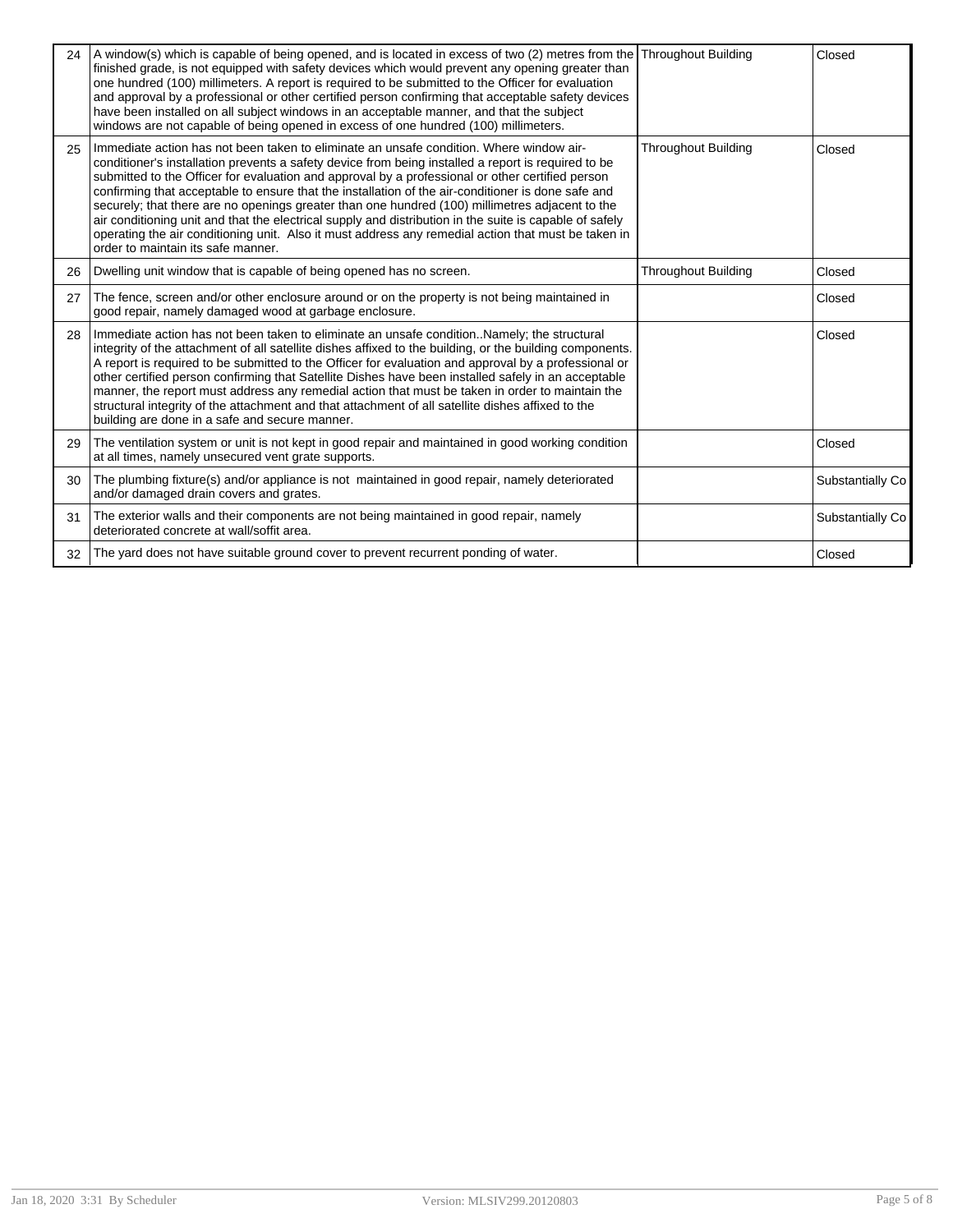|  | Tvpe of<br>$ No $ Investigation | $\blacksquare$ Investigation<br><b>∣Reference No.</b> | <b>Investigation Description</b>                                 | <b>∐nvestigation Date of</b><br><b>Status</b> | ∣Issuance  | <b>Expiration</b><br><b>Date</b> | <b>Next Scheduled</b><br><b>Inspection Date</b> |
|--|---------------------------------|-------------------------------------------------------|------------------------------------------------------------------|-----------------------------------------------|------------|----------------------------------|-------------------------------------------------|
|  | <b>Property Standards</b>       |                                                       | 11 214955 PRS 00 IV INTERIOR COMMON ELEMENTS -<br><b>DEFECTS</b> | Closed                                        | 117-Jun-11 | 15-SEP-11                        | 17-Apr-12                                       |

| No. of defects contained within the Order: |  |
|--------------------------------------------|--|
| No. of defects that remain outstanding :   |  |

|     | <b>Deficiency Details</b>                                                                                                                        |                    |                  |
|-----|--------------------------------------------------------------------------------------------------------------------------------------------------|--------------------|------------------|
| No. | <b>Violation/Defect</b>                                                                                                                          | Location           | <b>Status</b>    |
|     | The stairs are not being maintained free from defects/hazards, namely: Damaged nosing                                                            | 3rd Floor          | Closed           |
| 2   | The electrical connections are not maintained in good working order, namely: Damaged duplex<br>cover                                             | 8th Floor          | Closed           |
| 3   | Floor and/or floor covering not kept free from holes, stains, rubbish and debris.                                                                | 9th Floor          | Closed           |
| 4   | Wall(s) constructed for the purpose of separation is not of a gas tight construction.                                                            | 11th Floor         | Closed           |
| 5   | The property is not maintained and/or kept clean in accordance with the standards.                                                               | 11th Floor         | Closed           |
| 6   | Interior door not maintained in good repair.                                                                                                     | 12th Floor         | Closed           |
| 7   | The electrical connections are not maintained in a safe and complete condition, namely : Open<br>wires                                           | 19th Floor         | Closed           |
| 8   | The electrical connections are not maintained in a safe and complete condition, namely :<br>Insecured panel cover                                | Basement           | Closed           |
| 9   | Wall(s) not maintained free of holes, cracks, damaged and deteriorated materials.                                                                | Basement           | Closed           |
| 10  | The electrical connections are not maintained in a safe and complete condition, namely :<br>Electrical fixture suspended from plumbing fixture   | Boiler Room        | Closed           |
| 11  | The floor drain is not maintained in good repair, namely: Loose drain cover                                                                      | <b>Boiler Room</b> | Closed           |
| 12  | Elevator machine room is not equipped to provide illumination to an average level of not less than<br>100 lux at floor level.                    | Elevator           | Closed           |
| 13  | The property has not been repaired in accordance with the standards, namely : Missing damper                                                     | Garbage Room       | Closed           |
| 14  | The plumbing system is not kept in good working order, namely: Plumbing leak                                                                     | Ground Floor       | Closed           |
| 15  | The property is not maintained and/or kept clean in accordance with the standards, namely :<br>Indiscriminate storage                            | Ground Floor       | Closed           |
| 16  | Previously finished wall(s) in the public area of the property is not maintained in good repair,<br>namely: Broken glass panels beside elevators | Hall               | Closed           |
| 17  | Adequate ventilation has not been provided, namely : Make-up air in hallways                                                                     | Hall               | Closed           |
| 18  | Previously finished wall(s) in the public area of the property is not maintained in good repair,<br>namely: Wall paper                           | Hall               | Substantially Co |
| 19  | The electrical connections are not maintained in good working order, namely : Broken duplex<br>cover                                             | Laundry Room       | Closed           |
| 20  | An emergency contact sign is not posted and maintained in a prominent place in the front lobby or Lobby<br>entrance to the building.             |                    | Closed           |
| 21  | Previously finished wall(s) have marks, stains, graffiti, smoke damage, painted slogans and/or<br>other defacements.                             | Locker Room        | Closed           |
| 22  | Interior door(s), frames(s), glass pane(s), and/or hardware not maintained in good repair.                                                       | Locker Room        | Closed           |
| 23  | Lighting in a storage room is provided at less than 50 lux.                                                                                      | Locker Room        | Closed           |
| 24  | Immediate action has not been taken to eliminate an unsafe condition, namely: Ponding of water                                                   | Locker Room        | Closed           |
| 25  | The electrical connections are not maintained in a safe and complete condition, namely : Loose<br>wires and missing cover plates                 | Mechanical Room    | Closed           |
| 26  | Lighting in a service room is provided at less than 200 lux.                                                                                     | Mechanical Room    | Closed           |
| 27  | The electrical connections are not maintained in a safe and complete condition, namely: Loose<br>cables                                          | Office             | Substantially Co |
| 28  | Ceiling not maintained free of holes, cracks, damaged and deteriorated materials.                                                                | Office             | Substantially Co |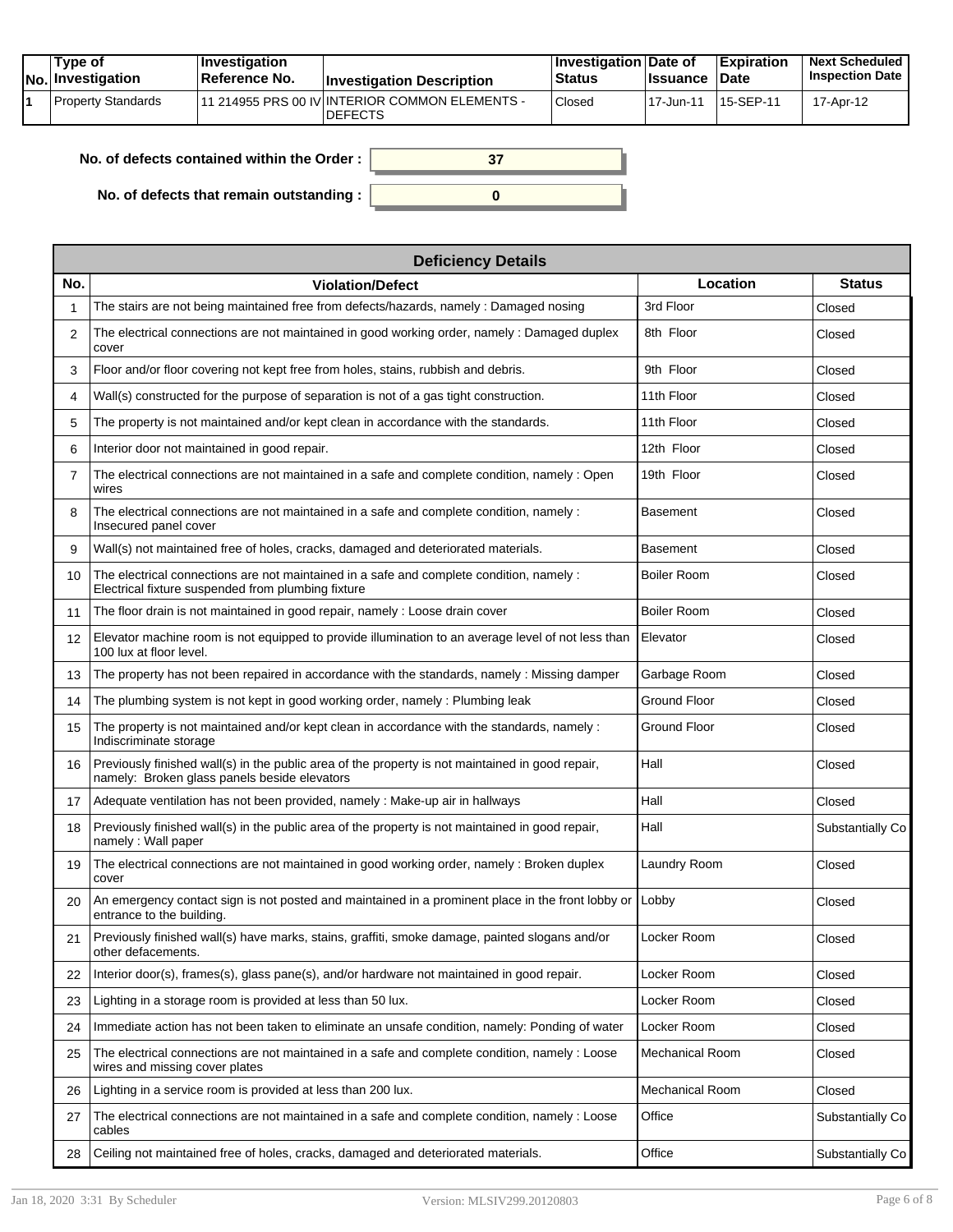| 29 | Equipment/attachment appurtenant to the building is not being maintained in good repair, namely:<br>Ventialtion system and support rusted | Roof Of Building           | Closed           |
|----|-------------------------------------------------------------------------------------------------------------------------------------------|----------------------------|------------------|
| 30 | The property is not maintained and/or kept clean in accordance with the standards, namely:<br>Vegetation on roof                          | Roof Of Building           | Closed           |
| 31 | Immediate action has not been taken to eliminate an unsafe condition, namely: Climable objects<br>beside parapet walls                    | Roof Of Building           | Closed           |
| 32 | Floor(s) and/or floor covering(s) not maintained free from trip or other hazardous condition,<br>namely: Protruding pipe                  | Roof Of Building           | Closed           |
| 33 | Previously finished wall(s) in the public area of the property is not maintained in good repair.                                          | Stairway                   | Closed           |
| 34 | Floor and/or floor covering not kept free from stains.                                                                                    | Stairway                   | Closed           |
| 35 | Ceiling(s) constructed for the purpose of separation is not maintained in a good state of repair.                                         | Swimming Pool Room         | Closed           |
| 36 | Interior lighting fixtures or lamps are not maintained, namely: Missing cover                                                             | <b>Throughout Building</b> | Substantially Co |
| 37 | An exterior door has a defective locking mechanism.                                                                                       | West                       | Closed           |